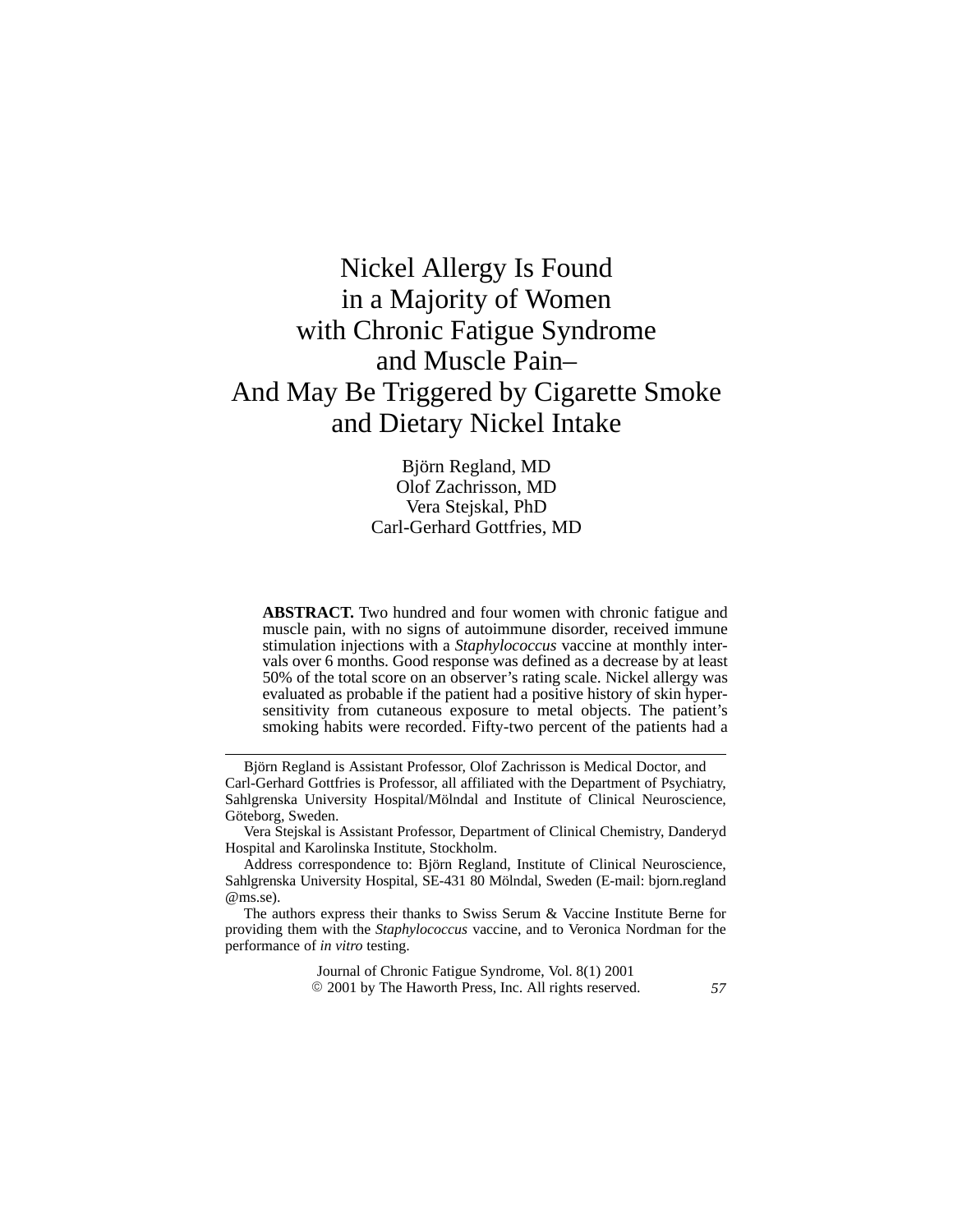positive history of nickel contact dermatitis. There were significantly more good responders among the non-allergic non-smokers (39%) than among the allergic smokers (6%). We also present case reports on nickel-allergic patients who apparently improved after cessation of cigarette smoking and reducing their dietary nickel intake. Our observations indicate that exposure to nickel, by dietary intake or inhalation of cigarette smoke, may trigger systemic nickel allergy and contribute to syndromes of chronic fatigue and muscle pain. *[Article copies available for a fee from The Haworth Document Delivery Service: 1-800-342-9678. E-mail address: <getinfo@haworthpressinc.com> Website: <http://www.Haworth Press.com>*  $\circ$  2001 by The Haworth Press, Inc. All rights reserved.]

**KEYWORDS.** Nickel allergy, cigarette smoking, dietary nickel, fatigue, muscle pain

#### *INTRODUCTION*

Nickel is a common sensitizing agent responsible for the high prevalence of allergic contact dermatitis. However, the health hazards of nickel allergy with regard to diffuse and general symptomatology, such as chronic fatigue and muscle pain, appear not to be fully understood and are probably underestimated.

The prevalence of nickel contact dermatitis among women has increased remarkably and there is a clear relationship between ear piercing and induction of nickel allergy (1). In two Norwegian unselected populations, the prevalence figures for women were reported to be 27.5 and 31.1%, respectively (2). Although in the same study the prevalence for men was 5%, the modern fashion of piercing also anticipates an increasing prevalence among men (3). Nickel allergy is associated with fatigue syndromes with or without autoimmunity (4). In women with chronic fatigue syndrome the prevalence of nickel contact dermatitis has been reported to be as high as 52% (5).

Recently we chanced upon findings regarding nickel allergy in a study set up with quite another purpose. Immune stimulation with a *Staphylococcus* vaccine was tested in clinical trials of female patients with chronic fatigue and muscle pain (see 6 for a preliminary report). The patients received subcutaneous injections at monthly intervals. The results are interesting, showing clinical improvement in a substantial number of patients. Moreover, we unexpectedly found that nickel allergy influenced the efficiency of the treatment and that nickel allergy was interrelated with cigarette smoking.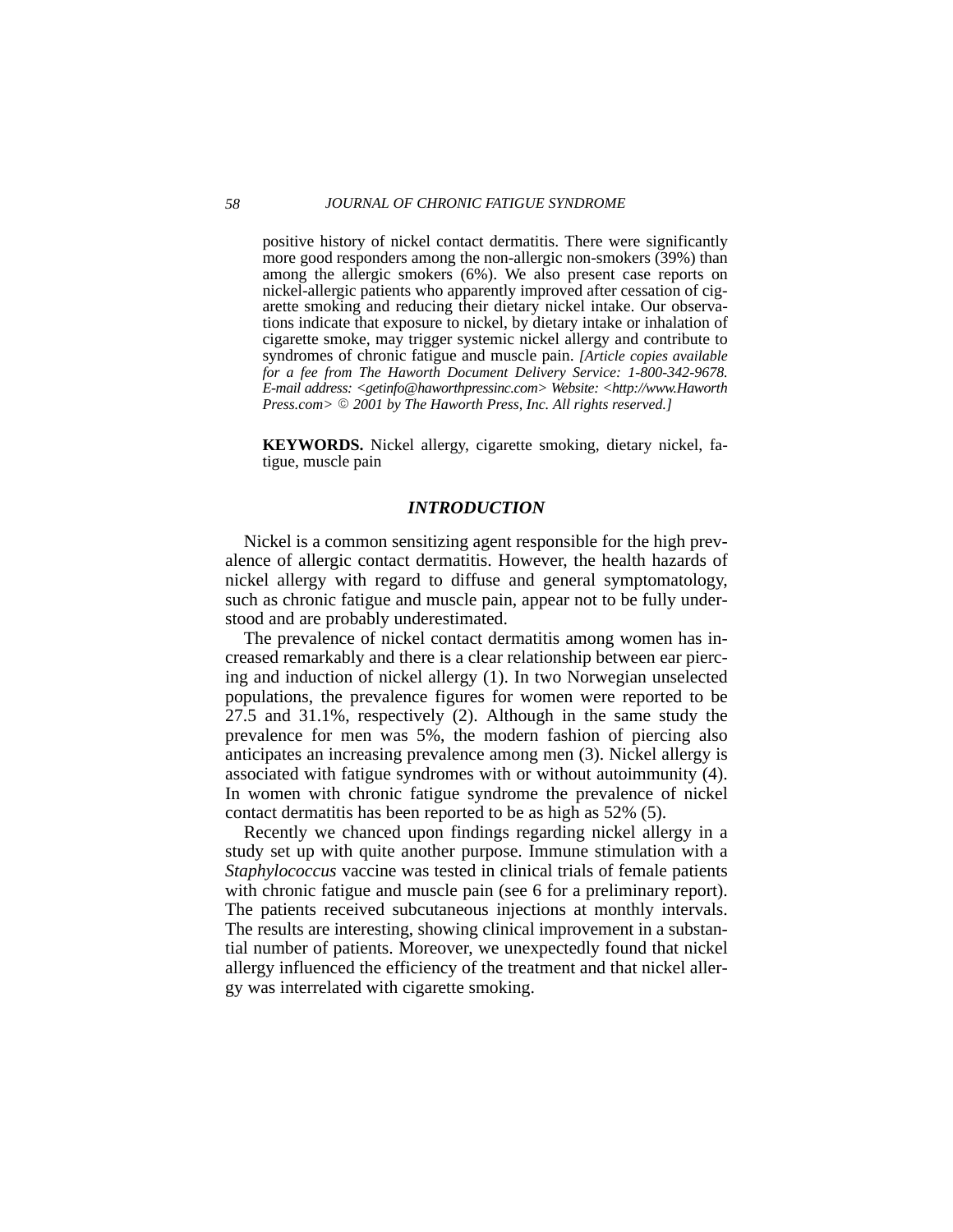#### *Original Research 59*

The primary incidental finding of nickel sensitization came out of a Memory Lymphocyte Immuno Stimulation Assay (MELISA®) in 16 patients who did not improve or had reacted adversely to the vaccine treatment (7). MELISA<sup> $\overset{\bullet}{\circ}$  is an optimized lymphocyte proliferation test</sup>  $(8)$ . The purpose of using MELISA® in the study was to check whether the unresponsiveness to the vaccine could be due to hypersensitivity to the preservative thiomersal (*syn*. merthiolate, thimerosal). In addition, reactivity was tested to various metals such as nickel, although the vaccine compound does not contain nickel. The main finding was that 13 of the 16 tested patients (81%) reacted strongly against nickel *in vitro* (7). Moreover, we found a substantial number of cigarette smokers among the non-responding and MELISA®-positive nickel-allergic patients, whereas the combination of smoking and contact allergy was hardly seen at all in the group of patients rated as good responders. Thus, we were made attentive to the intriguing possibility that a connection might exist between nickel allergy and cigarette smoking. As nickel and a variety of other metals occur in trace amounts in mainstream cigarette smoke (9), it would be a plausible suggestion that exposure to cigarette smoke may be nickel-sensitizing or, at least, a potential trigger of hyperreactivity in a person already sensitized to nickel.

The aim of this study was to further explore the impact of nickel allergy and its interrelation with cigarette smoking in a large number of women with chronic fatigue and muscle pain included in clinical trials of immune stimulation therapy.

## *PATIENTS AND METHODS*

Two hundred and four women with chronic fatigue and muscle pain, aged between 21 and 73 years (mean  $\Box$  SD, 48  $\Box$  11), had been included in clinical trials and treated for at least 6 months with subcutaneous injections of a staphylococcus vaccine (Staphypan Berna®) at monthly intervals. Each woman had a disorder that fulfilled the criteria for both fibromyalgia (10) and chronic fatigue syndrome (11), with no obvious sign of autoimmune disorder. The trials were approved by the Ethics Committee of Göteborg University.

Treatment outcome was rated using the Comprehensive Psychopathological Rating Scale (CPRS), an observer's rating scale previously described (6).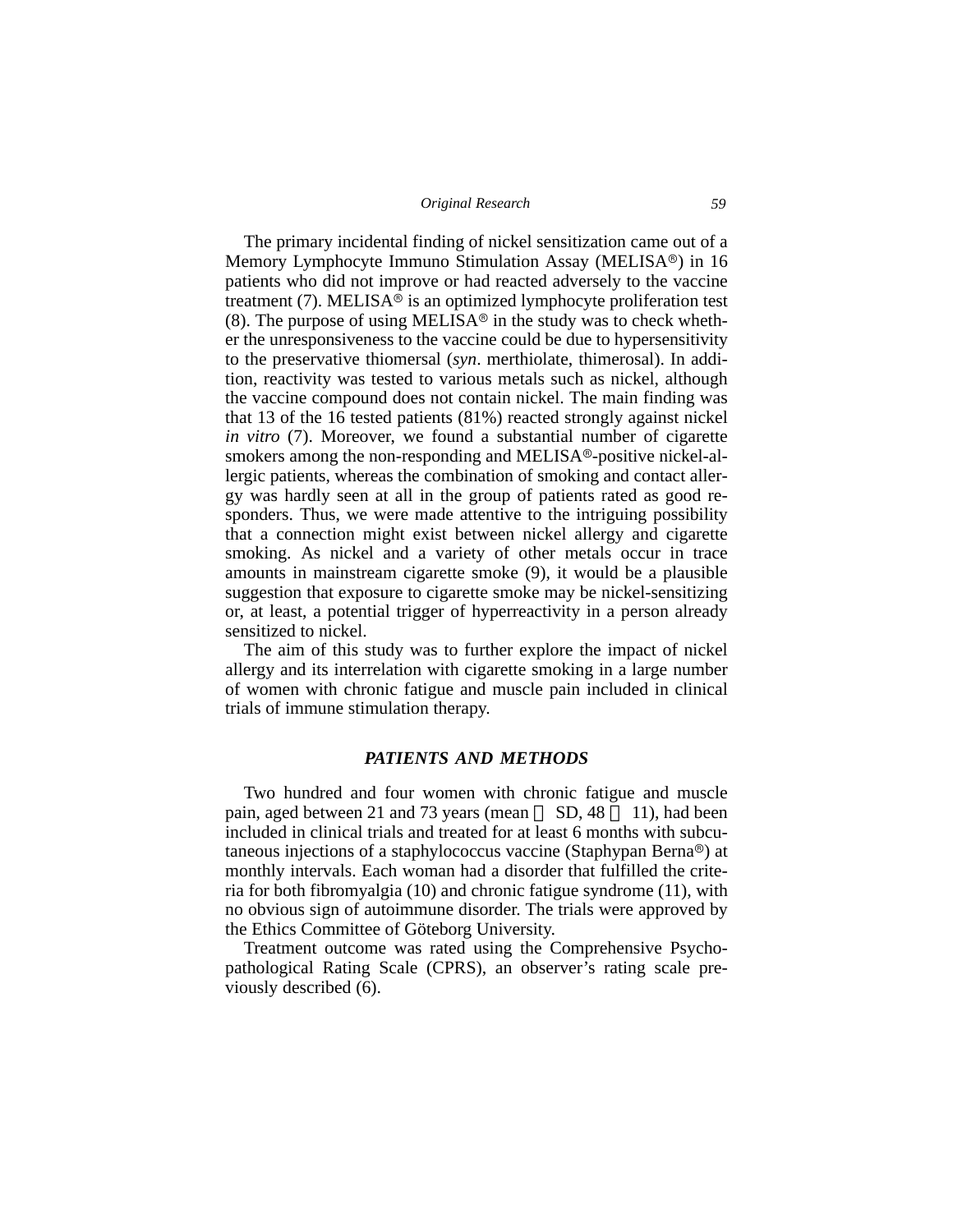A good responder was defined as a person in whom the symptomatology evaluated by the CPRS, i.e., the CPRS total score, was decreased by at least 50% 6 months after the initiation of the treatment.

Nickel allergy was evaluated as possible/probable if the patient had a positive history of skin hypersensitivity from cutaneous exposure to metal objects such as ear rings (most common), other jewelry, wrist watches and/or clothing fasteners, e.g., jeans buttons.

# *RESULTS*

Table 1 shows the numbers and percentages of good responders in subgroups of patients divided according to smoking habits and histories of contact allergy.

There were no significant differences in baseline CPRS score between the nickel-allergic smokers and the others.

Among the patients, 52% had a history of possible/probable nickel contact dermatitis and 28% were habitual cigarette smokers.

Thirty-seven percent (36/98) of the non-allergic and 16% (17/106) of the allergic patients were good responders, which is a statistically significant difference according to Fischer's exact 2-tailed test ( $p <$ 0.0009).

According to the Chi-square test, there were significant differences  $(p = 0.02)$  regarding the number of good responders in the subgroups (Table 1). The most obvious difference was found between non-allergic non-smokers and allergic smokers, which reached statistical sig-

TABLE 1. Numbers and percentages of good responders in subgroups of patients divided according to smoking habits and histories of contact allergy

| <b>Subgroups of patients</b> | <b>Number</b> | Good responders |     |
|------------------------------|---------------|-----------------|-----|
|                              |               | Yes             | No  |
| Non-allergic non-smokers     | 75            | 29 (39%)        | 46  |
| Non-allergic smokers         | 23            | 7(30%)          | 16  |
| Allergic non-smokers         | 72            | 15 (21%)        | 57  |
| Allergic smokers             | 34            | 2(6%)           | 32  |
| Total                        | 204           | 53 (26%)        | 151 |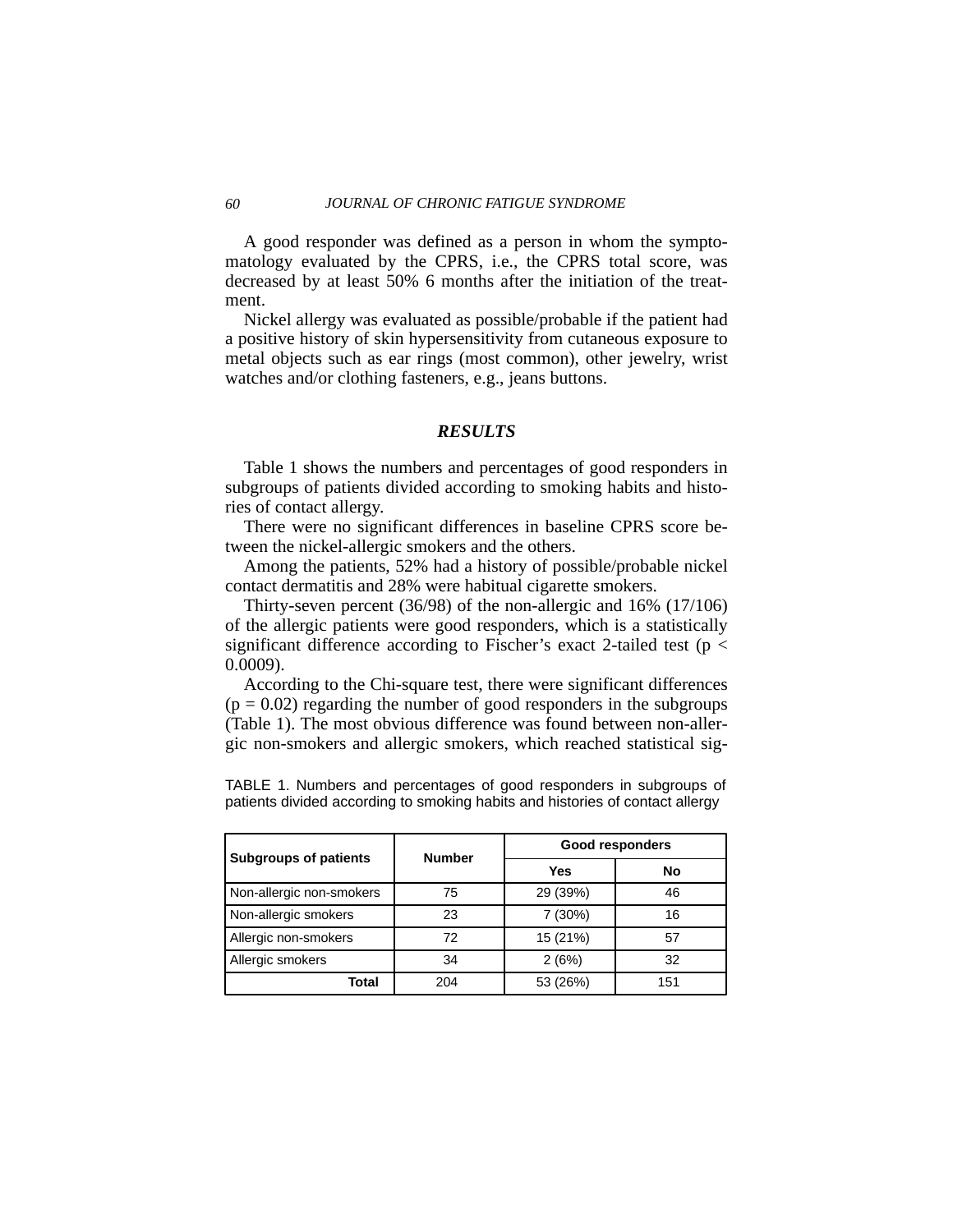nificance according to Fischer's exact 2-tailed test ( $p < 0.0005$ ) even after adjusting for multiple testing (Bon-Ferroni method).

## *Case Reports*

We present two case reports on patients who responded favourably after cessation of cigarette smoking (case 1) and reduced intake of nickel-rich food items (case 2):

*Case 1:* At baseline, a formerly healthy 36-year-old woman had a troublesome sinusitis with headaches, blurred visual sharpness and a left hand that readily went numb. One month later, she experienced fatigue and diffuse muscle pain. Her mother has fibromyalgia. Routine laboratory check-outs, including thyroid hormones, were normal. One year after the onset, she was placed on treatment with Staphypan  $\overline{B}$ erna<sup>®</sup> and received monthly injections that caused no side effects. However, she was not improving and after 7 months of treatment she was as fatigued as before. At that time we had learned (see above) that the combination of nickel allergy and cigarette smoking may predict a poor outcome of vaccine treatment. She was known to be nickel-sensitive and used to smoke 15 cigarettes per day. When she heard of our experience she became motivated to give up smoking with the aid of nicotine chewing gums. She used to have a high intake of chocolate and liquorice and regularly had oatmeal porridge for breakfast; all of which she dismissed from that time and on. Two months later, she reported that she was healthy and no longer had any of the symptoms she had experienced for more than a year. She no longer had use of analgesics and the improvement held on for more than 6 months. However, after taking up smoking again she relapsed into fatigue and muscle pain symptoms.

*Case 2:* A 54-year-old non-smoking woman who had had fibromyalgia and chronic fatigue syndrome for many years was treated with Staphypan Berna®. After the injections, she became worse and was bed-ridden with headaches and severe fatigue and pain for a week. MELISA® was negative for the preservative thiomersal but strongly positive for nickel. She was not aware of any contact allergy. She had symptoms of irritable bowel syndrome (IBS) but knew of no specific food intolerance. Advised to try a diet she started to avoid food items known to be high in nickel content such as crustaceans, chocolate, oatmeal products and certain vegetables (mainly broccoli and spinach). This made her experience improved well-being. After 3 months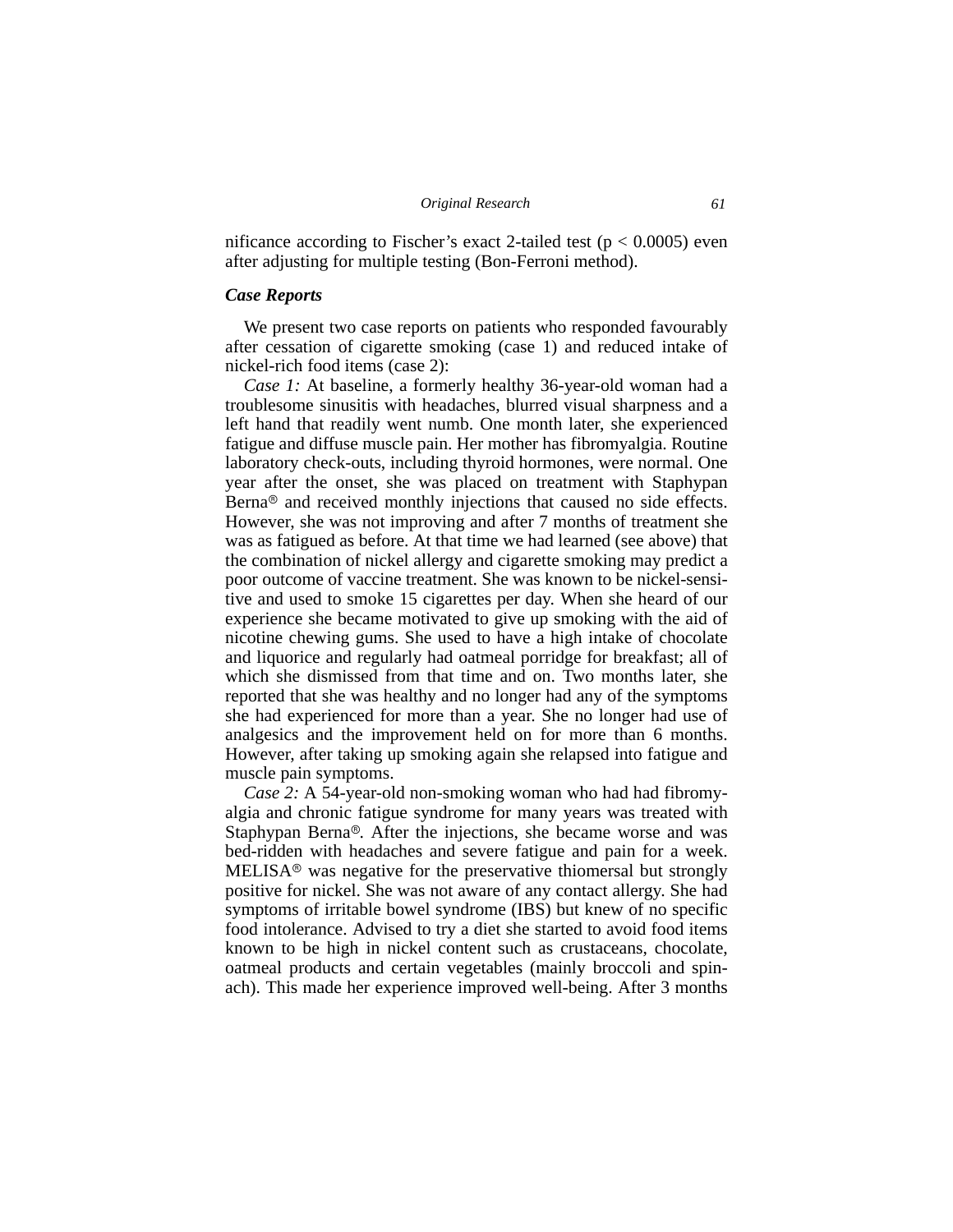#### *62 JOURNAL OF CHRONIC FATIGUE SYNDROME*

on this type of diet she reported that she had not been in such good condition for many years. After 6 months she is still improving. However, when eating nickel-rich food items she experiences an increased fatigue within two hours and the fatigue may not vanish until 3-4 days later.

# *DISCUSSION*

Metal contact allergy is mostly due to nickel which is ubiquitous in the environment. Sources of human exposure are air, water, food, and tobacco. Food is the main route of uptake followed by cigarette smoke. The dietary intake of nickel is highly variable; the most reported averages are 200-300 micrograms/person/day (12). Consumption of nickel-rich food items may increase the nickel intake from 150 to 900 micrograms/person/day or more (13). Certain food items have very high nickel contents: high levels have been found in legumes, spinach, lettuce, soya beans, oatmeal, and nuts. Certain products, such as baking-powder and cocoa powder, contain excessive amounts of nickel, perhaps because of leaching of nickel during the manufacturing process. Soft drinking-water and acid beverages may dissolve nickel from pipes and containers. Leaching and corrosion processes may contribute significantly to the oral nickel intake (13).

Immune stimulation with a *Staphylococcus* vaccine represents a new treatment principle for patients suffering from chronic fatigue and muscle pain. Our studies have focused on women and the reason is that chronic pain defined as fibromyalgia is a syndrome that almost exclusively affects women. The efficiency of the treatment is evaluated separately (manuscript in preparation). In this paper we report that immune stimulation differentiated patients who were nickel-allergic smokers from those who were neither nickel-allergic nor smokers. This interesting outcome was thus an incidental observation in a study set up with another purpose.

Skin patch testing or an *in vitro* test such as MELISA<sup>®</sup> was not possible to perform in the large number of patients included in the clinical trials. Therefore we evaluted nickel contact allergy from a positive patient history of metal hypersensitivity. It has been claimed that there is high correlation between patient histories and patch testing results (14). The estimated prevalence of nickel contact dermatitis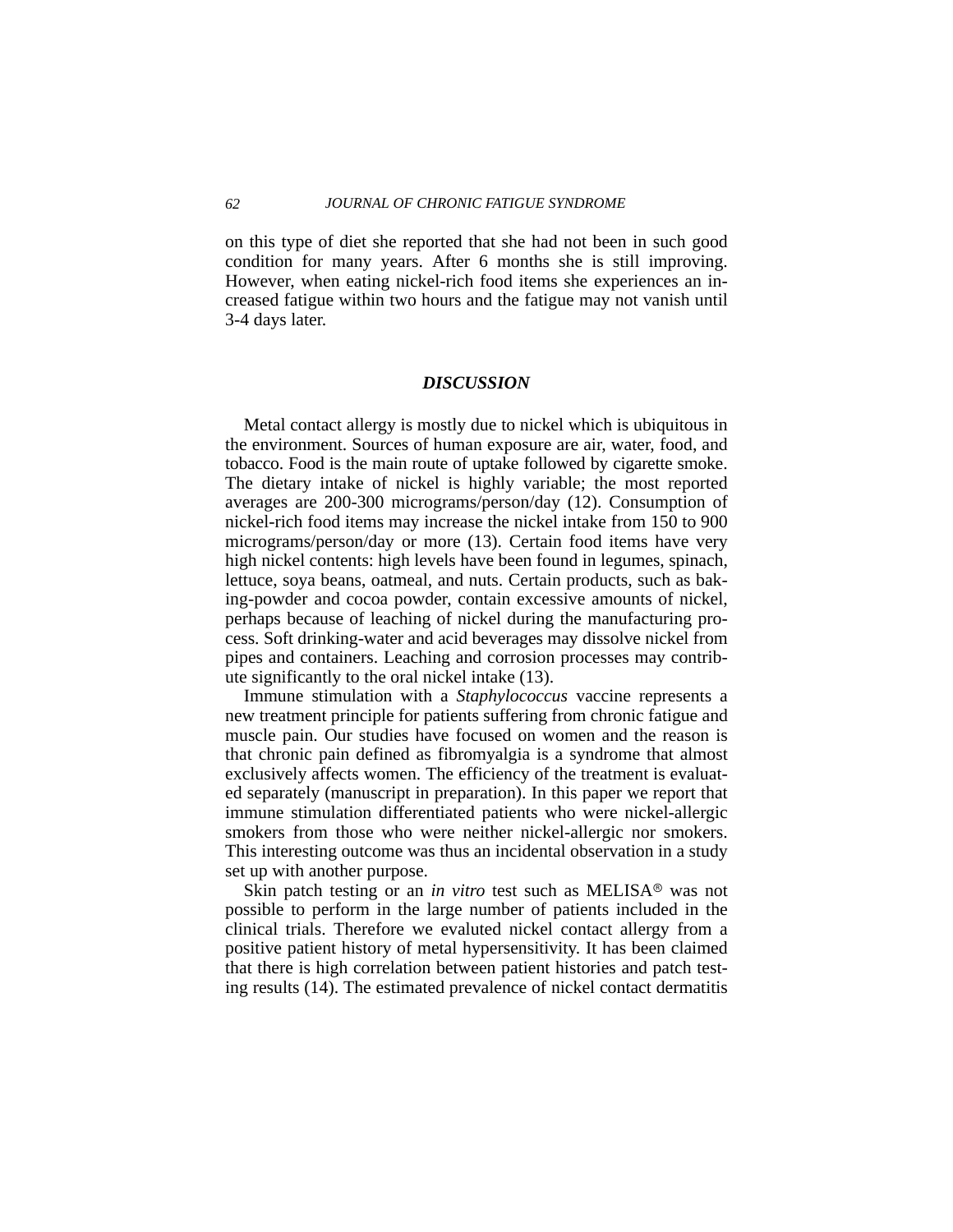in our study is equivalent to that in women with chronic fatigue syndrome and a positive skin patch test (5).

Patch testing is the standard for evaluating nickel contact dermatitis. A number of patients, however, have a positive patch test without a history of dermatitis (15) and there appears to be considerable intraindividual variation in nickel patch test reactivity (16). With a patch test as reference, dermatologists may consider the sensitivity and specificity of an *in vitro* lymphocyte proliferation test to be low (17). However, both sensitivity and specificity must be related to the purpose of the assessment. If the main purpose is to assess nickel hyperreactivity with general symptomatology of ill-being, such as chronic fatigue and muscle pain, an *in vitro* test of lymphocyte reactivity may prove to be a better reference than a skin test.

It might be expected that nickel contact allergy was misdiagnosed in some patients of our study. On the other hand, nickel hyperreactivity along the gastrointestinal route might have been underestimated in patients with no obvious skin contact allergy, as in case report 2. This notion is supported by several reports indicating that nickel activates T cells from individuals with no history or clinical manifestation of skin diseases (18).

Dietary nickel has the potential for triggering hyperreactivity (19). Consequently, one study found that reduction of the dietary intake of nickel may induce long-term improvement of dermatitis in nickel-sensitive patients (20). In another study a low nickel diet was effective in controlling the symptoms in 39% of nickel-sensitive patients with chronic allergic-like dermatopathies (21).

Presumed nickel allergy was a more obvious adverse factor than cigarette smoking with regard to the treatment outcome of the clinical trials in this study, and there was no obvious overrepresentation of habitual smokers in our patient group (28%) in comparison with general populations of adult women (26-31%) in Western societies (22). In a synergistic way, however, cigarette smoking may add to the effects of nickel allergy since mainstream cigarette smoke contains trace amounts of nickel. In this context smoking may be a trigger of nickel hyperreactivity in patients who already have been nickel-sensitized for other reasons (piercing, etc.). We know of no previous study investigating the possible interaction between cigarette smoking and nickel allergy (or metal allergy in general).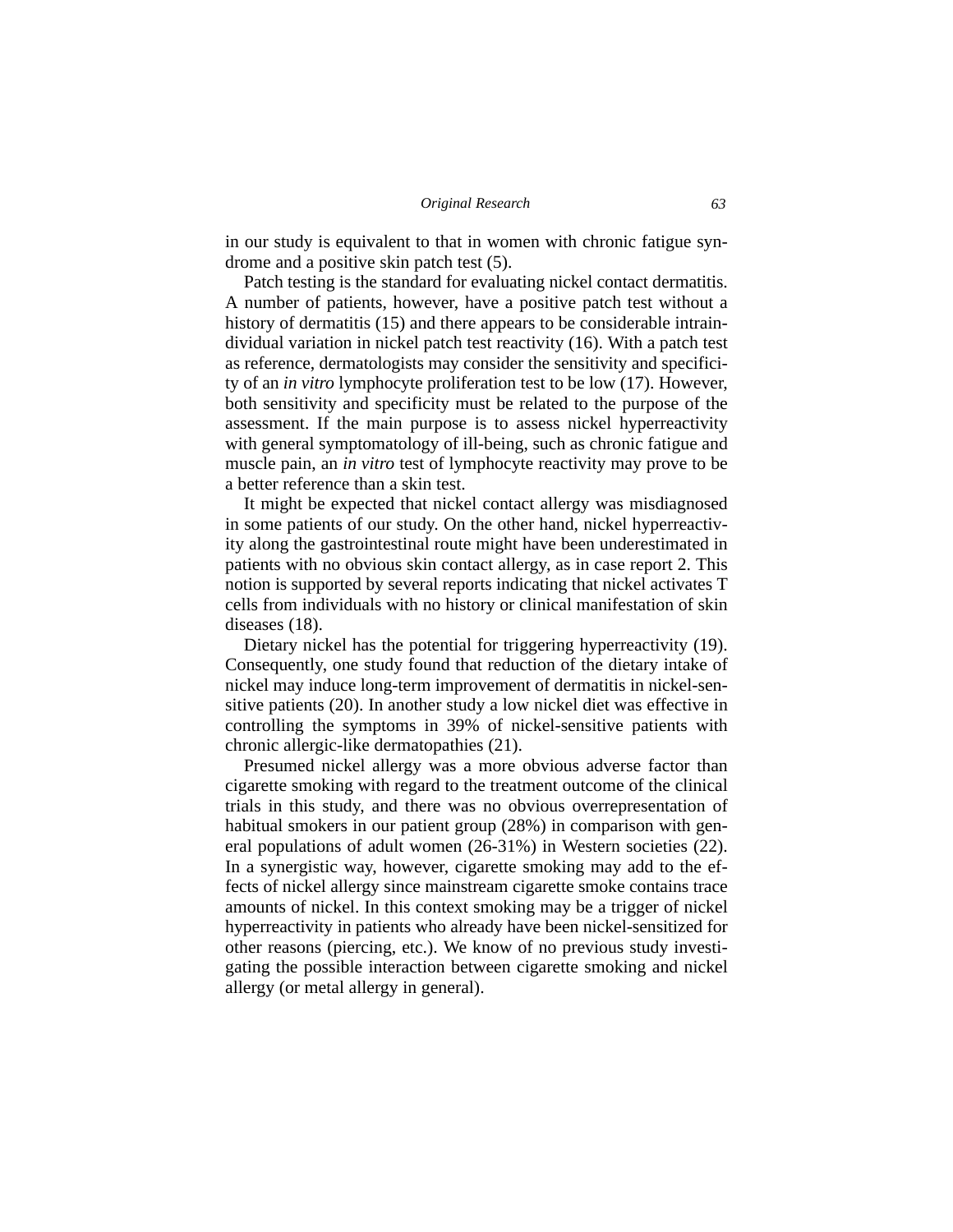# *CONCLUSIONS*

The conclusion of this study is that exposure to nickel by dietary intake or by inhalation of cigarette smoke may trigger systemic nickel allergy and result in general symptoms of ill-being. In this way, nickel allergy may contribute to syndromes of chronic fatigue and muscle pain. Considering the increasing prevalence of women with nickel contact allergy and the increasing rate of female smokers (23), the consequences of the possible interaction between nickel allergy and cigarette smoking may turn out to be a disorder of distinguished selection–a gender trap with vast health hazards.

#### REFERENCES

1. Dotterud LK, Falk ES. Metal allergy in north Norwegian schoolchildren and its relation with ear piercing and atopy. Contact Dermatitis 1994; 31: 308-313.

2. Smith-Sivertsen T, Dotterud LK, Lund E. Nickel allergy and its relationship with local nickel pollution, ear-piercing, and atopic dermatitis: a population-based study from Norway. J Am Acad Dermatol 1999; 40: 726-735.

3. Meijer C, Bredberg M, Fischer T et al. Ear piercing, and nickel and cobalt sensitization, in 520 young Swedish men doing compulsory military service. Contact Dermatitis 1995; 32: 147-149.

4. Sterzl I, Procházková J, Hrdá P et al. Mercury and nickel allergy: risk factors in fatigue and autoimmunity. Neuroendocrinology Letters 1999; 20: 221-228.

5. Marcusson JA, Lindh G, Evengård B. Chronic fatigue syndrome and nickel allergy. Contact Dermatitis 1999; 40: 269-272.

6. Andersson M, Bagby JR, Dyrehag LE, Gottfries CG. Effects of staphylococcus toxoid vaccine on pain and fatigue in patients with fibromyalgia/chronic fatigue syndrome. Eur J Pain 1998; 2: 133-142.

7. Stejskal VDM, Cederbrant K, Lindvall A et al. MELISA–an *in vitro* tool for the study of metal allergy. Toxic in Vitro 1994; 8: 991-1000.

8. Regland B, Stejskal V, Jahreskog M et al. Nickel allergy in patients with fibromyalgia and chronic fatigue syndrome. (Abstract) In Proceedings of the 2nd World Congress on Chronic Fatigue Syndrome and Related Disorders. Brussels, September 9-12, 1999, p. 27.

9. Smith CJ, Livingston SD, Doolittle DJ. An international literature survey of ''IARC Group I carcinogens'' reported in mainstream cigarette smoke. Food Chem Toxicol 1997; 35: 1107-1130.

10. Wolfe F, Smythe HA, Yunus MB et al. The American College of Rheumatology 1990 criteria for the classification of fibromyalgia: report of the multicenter criteria committee. Arthritis Rheum 1990; 33: 160-172.

11. Holmes GP, Kaplan JE, Gantz NM et al. Chronic fatigue syndrome: a working case definition. Ann Intern Med 1988; 108: 387-389.

12. Grandjean P. Human exposure to nickel. IARC Sci Publ 1984; 53: 469-485.